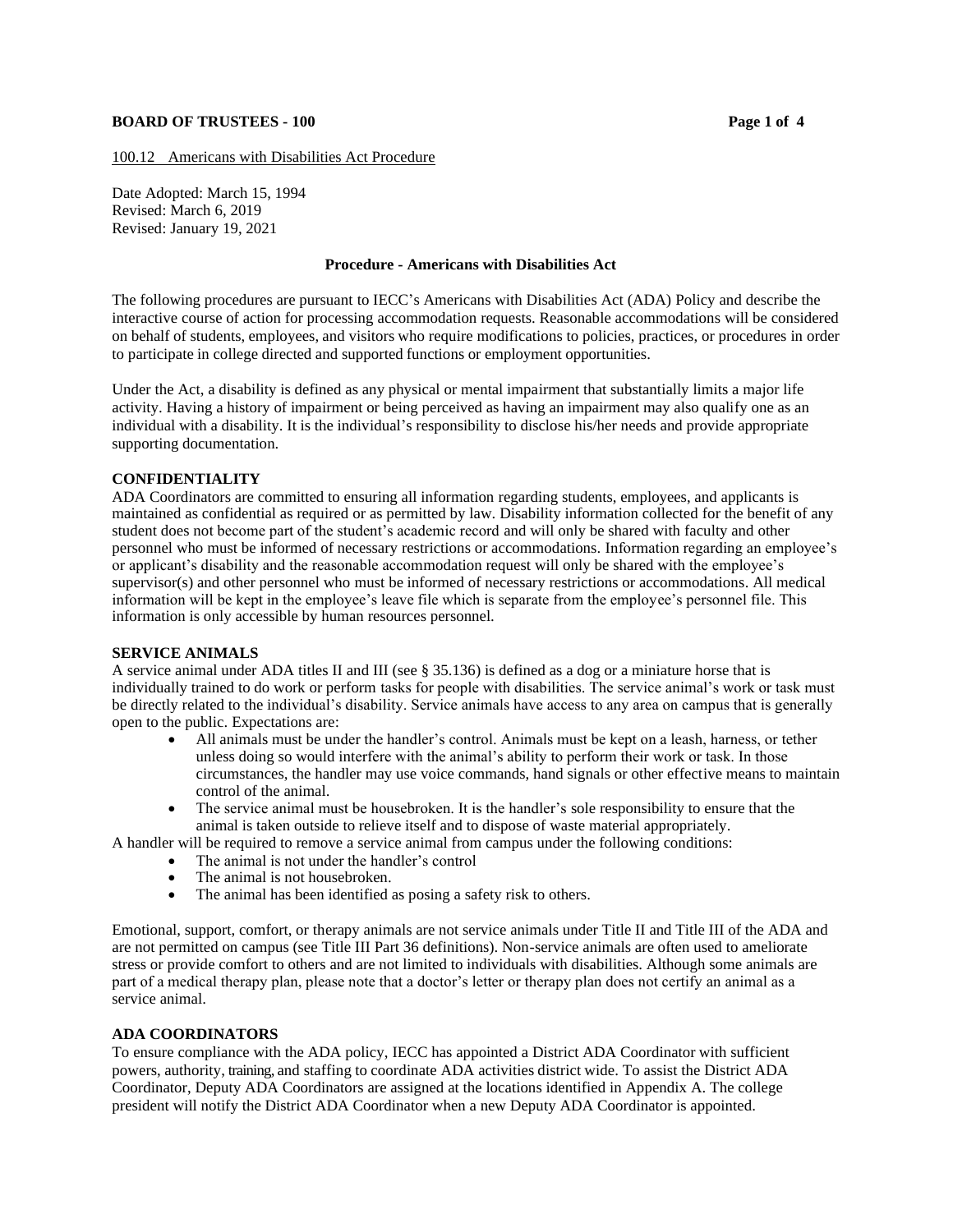## **BOARD OF TRUSTEES - 100 Page 2** of 4

## 100.12 Americans with Disabilities Act Procedure

All ADA Coordinators, faculty, and staff will be properly trained in order to carry out their respective responsibilities relating to the ADA Policy and Procedures. The District ADA Coordinator will ensure Deputy ADA Coordinators, faculty, and staff are informed of new developments and common areas of interest regarding the Americans with Disabilities Act that impact IECC policy and procedures.

Colleges and the District Office will post the names, position titles, addresses, and telephone numbers for all IECC ADA Coordinators on a bulletin board that is in such a place so as to be generally seen by all students, employees, or visitors to the facility. All designated coordinators are listed in Appendix A and can also be found on the website a[t www.iecc.edu/ada.](http://www.iecc.edu/ada)

# **REQUESTING AND PROCESSING ACCOMMODATION REQUESTS**

Students, employees, and visitors who desire a reasonable accommodation should contact an ADA Coordinator with questions and/or to schedule an appointment. The applicable ADA Coordinator will keep a written record of all conversations and actions taken throughout the process.

- 1. **Process for Students** (current or prospective)
	- a) Student meets with the Deputy ADA Coordinator at their college of attendance/intended attendance. This meeting should be scheduled at the earliest date possible prior to the beginning of a semester for which accommodations are requested.
	- b) Students submits a Student Request for Accommodations form, along with appropriate documentation, to their ADA coordinator. Documentation must:
		- Be on typed or printed on official letterhead;
		- Clearly state the diagnosed disability;
		- Describe the functional limitations resulting from the disability;
		- Be signed and dated by an evaluator qualified to make the diagnosis (include NPI number and license number of certification and area of specialization);
		- Be current (within five years for learning disabilities and one year for psychiatric disabilities (unless of a permanent nature);
		- Include complete educational, developmental, and medical history relevant to the disability for which testing accommodations are being requested; and
		- Include a list of all test instruments used in the evaluation report and relevant subtest scores used to document the stated disability

NOTE: A current (within the last five years) Individualized Education Plan (IEP) satisfies the documentation requirement.

- c) Deputy ADA Coordinator determines if the request for a reasonable accommodation can be granted. Every effort will be made to honor a request for a reasonable accommodation unless it is determined that doing so would pose an undue hardship or fundamentally alter the operations of the institution.
- d) Deputy ADA Coordinator provides a written response to the student within 7 days of receiving all required documentation.
	- If the request is approved
		- ❖ an interactive process is coordinated by the Deputy ADA Coordinator, between the student and faculty/staff, in order to develop a comprehensive plan
		- ❖ the student provides faculty/staff with Accommodation Letter
		- ❖ faculty/staff will provide the accommodation(s) described in the Accommodation Letter
		- ❖ student is responsible for contacting the Deputy ADA Coordinator if accommodations are not implemented in an effective and a timely manner
	- If the request is denied
		- ❖ the Deputy ADA Coordinator notifies the District ADA Coordinator prior to informing student of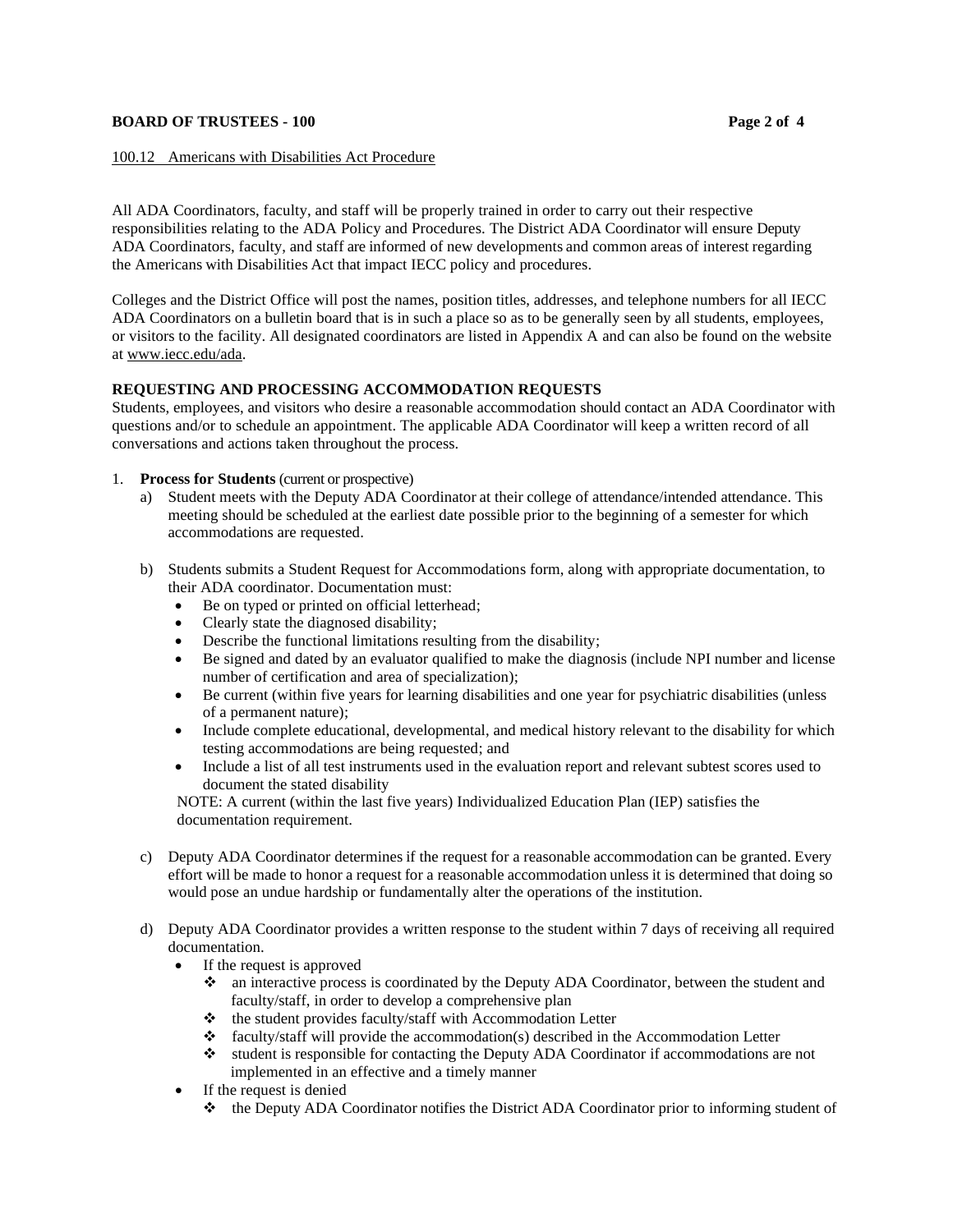### **BOARD OF TRUSTEES - 100 Page 3** of 4

## 100.12Americans with Disabilities Act Procedure

decision.

- ❖ the student may appeal the decision by contacting the District ADA Coordinator within 10 business days upon receipt of the written denial.
- ❖ the District ADA Coordinator will review the appeal, in consultation with Chancellor (or designee), to determine if the original decision is upheld or repealed.
- e) Student must, each semester, make an appointment with the Deputy ADA Coordinator to make arrangements for reasonable accommodations; a comprehensive plan is not automatically developed. Contact should be made at the earliest date possible prior to the beginning of a semester for which accommodations are requested.

## 2. **Process for Employees**

- a) Employee completes an IECC Employee Accommodation Request form describing the nature of the disability and the requested accommodation and submits to the Deputy ADA Coordinator for Employment (or designee). At the employee's request, a supervisor may assist in the process of initiating the request.
- b) Human Resources will make contact with the employee upon receipt of request.
- c) Deputy ADA Coordinator forEmployment determines if the request for a reasonable accommodation can be granted. Every effort will be made to honor a request for a reasonable accommodation unless it is determined that doing so would pose an undue hardship or fundamentally alter the operations of the institution.
- d) Deputy ADA Coordinator for Employment provides a written response to the employee within 7 business days of receiving all required documentation.
	- If the request is approved
		- ❖ an interactive process is coordinated by the Deputy ADA Coordinator for Employment (and District ADA Coordinator as necessary), between the employee and supervisor in order to develop a comprehensive plan.
		- ❖ Human Resources will provide the employee and supervisor an Accommodation Letter
		- ❖ supervisor will provide the accommodation(s) described in the Accommodation Letter
		- ❖ employee is responsible for contacting the Deputy ADA Coordinator for Employment if accommodations are not implemented in an effective and a timely manner
	- If the request is denied
		- ❖ the Deputy ADA Coordinator for Employment notifies the District ADA Coordinator prior to informing employee of decision.
		- ❖ the employee may appeal the decision by contacting the District ADA Coordinator within 10 business days upon receipt of the written denial.
		- ❖ the District ADA Coordinator will review the appeal, in consultation with the Chancellor (or designee), to determine if the original decision is upheld or repealed.

### 3. **Process for Visitors**

Staff who are responsible for planning events, special activities, and programs are additionally responsible for considering accessibility by attendees. If the event is publicized, provide information regarding who to contact in order to request special accommodations, advising that sufficient advanced notice is required.

# **QUESTIONS**

Questions regarding the IECC ADA Policy and/or the American with Disabilities Act should be directed to the District ADA Coordinator.

# **GRIEVANCES**

Students and employees who believe IECC has not met its obligations under the ADA should refer to IECC's Policy to Address a Complaint (100.16).